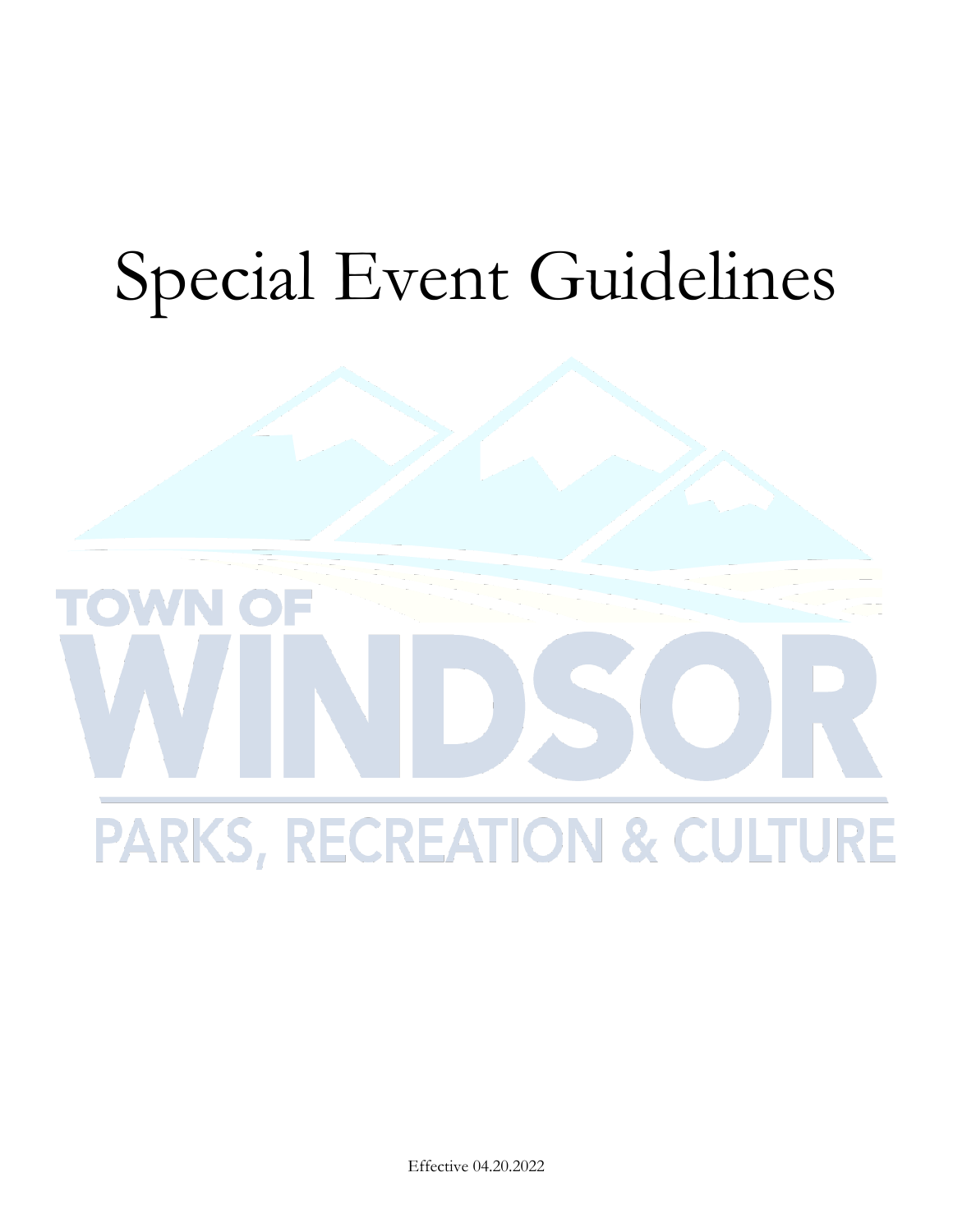# **Welcome to Windsor, Colorado**

The Town of Windsor (TOW) has outdoor facilities suitable for a variety of special events that contribute to the individual, social, economic and environmental health and well-being of the community. The TOW offers many public parks that can be used as the site for your special event.

This packet is intended to help you better understand the special event permitting process and provide tips that will facilitate your special event planning. The Town of Windsor is committed to supporting quality special events throughout the community. If you are planning a first-time event, or simply making venue or programmatic changes to an annual event, give us a call before you complete your event plans. Town staff has valuable experience with hundreds of events and want to see your event succeed. Whether you are wondering about the availability of a venue, or seeking technical assistance, a preliminary conversation with Town staff may help you save valuable time and provide you with initial guidance in the development of your special event plan.

#### **What is a Special Event?**

A special event is defined as an activity or event held on Town of Windsor property by an organized assembly, generally more than 100 people where the event will interfere with vehicular or pedestrian traffic and is beyond regular property usage or where a higher concern exists for the protection of participants, users and/or property.

• A special event may include but is not limited to races, carnivals, festivals, parades, large company picnics, private fundraisers, and camps.

The Town of Windsor will conduct a review process upon receipt of the application and will make a decision to approve the event based on the following criteria:

• Goals and objectives of the Town of Windsor Strategic Plan

PARKS, RECREATION

- Duplication of events
- Public impact on street access and closures
- Scheduling conflicts with other town activities (i.e. another special event, road work or construction project)
- Applicant References
- Concurrence by other affected agencies

Once you have submitted your application a representative from the Town of Windsor will contact you and serve as your primary point of contact for the processing of your permit. This person will review your permit application and notify you if your event requires any additional permits, licenses, or requires a logistics meeting.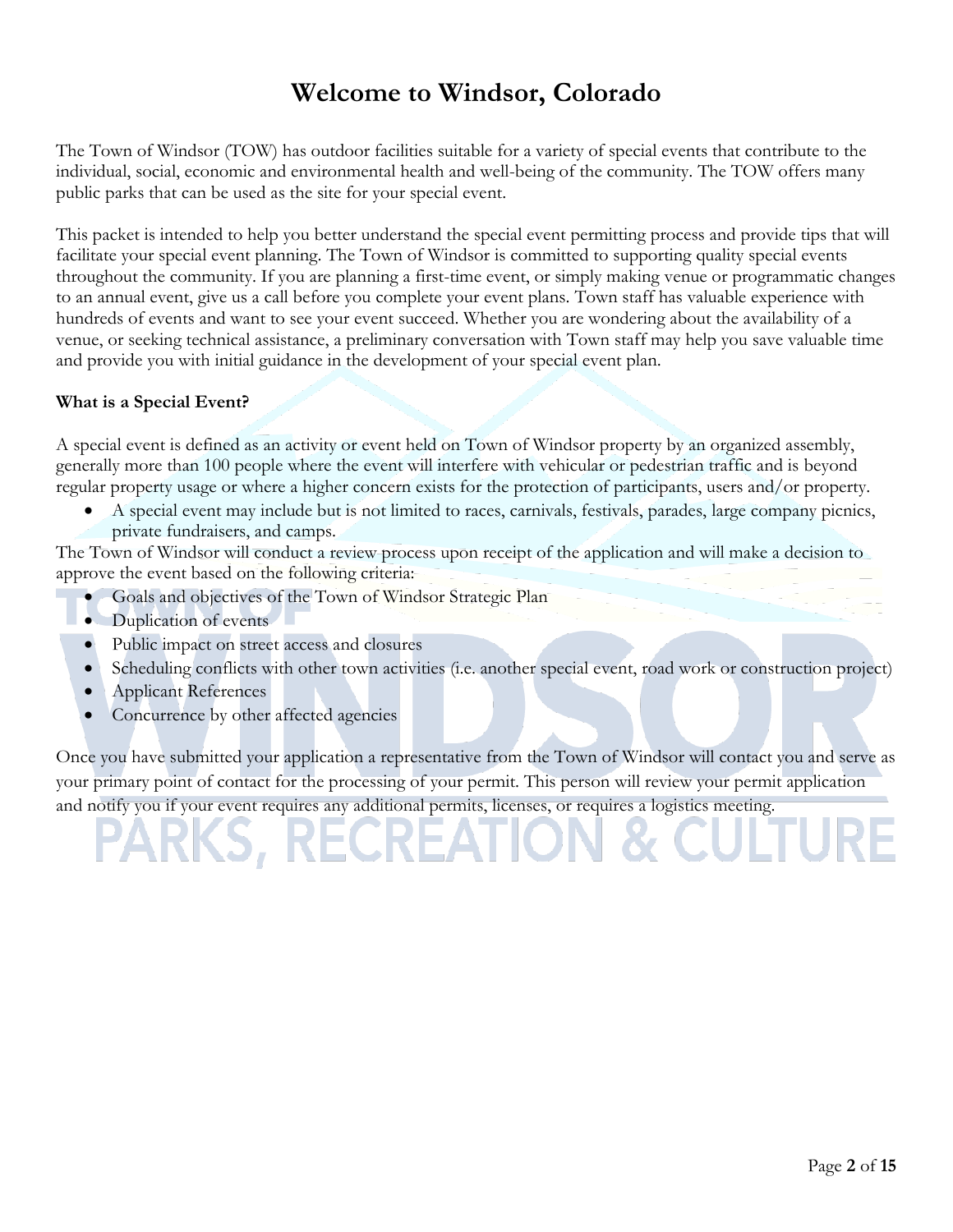#### **Table of Contents**

| Addendums                                                               |  |
|-------------------------------------------------------------------------|--|
|                                                                         |  |
|                                                                         |  |
| How do I know if I need to fill out a Special Event Permit Application? |  |
|                                                                         |  |
|                                                                         |  |

- $\Box$  Is the anticipated attendance 100 or more people?  $\Box$  Will there be alcohol consumption or sales?
- $\Box$  Will you have vendors at the event who are selling goods or services (like a yoga class)?
- □ Will you be using amplified sound, other than a small, personal speaker for announcements?
- $\Box$  Will your event close or change the traffic pattern of a street or alley?
- $\Box$  Will your event impact the public use of a park or natural resource?
- $\Box$  Will you be using any temporary structures, like tents (larger than 10x10), bleachers, blow up structures or stages?

If you answered "YES" to any of these questions, you will most likely need to apply for and obtain a Special Event Permit.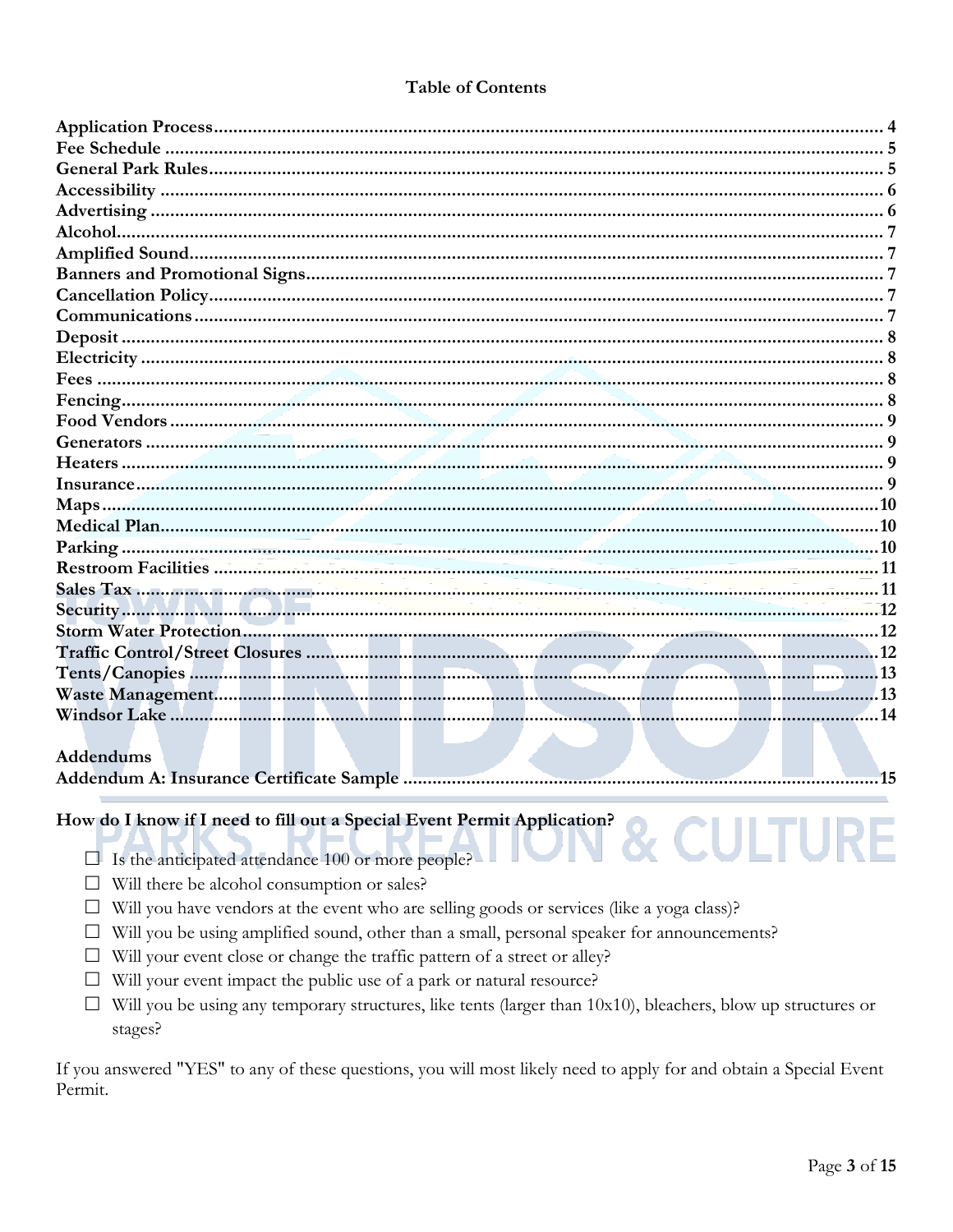#### **Application Process**

- 1. Fill out a Special Event Application, found at <https://www.recreationliveshere.com/DocumentCenter/View/323/Special-Event-Application-PDF>
- 2. Submission of the following will put your event on the events calendar, but does not guarantee approval of your event:
	- o Applicant and Sponsoring Organization Information (FORM #1)
	- o Event Details & Summary (FORM #2)
	- o Special Event Rules and Regulations (FORM #3)
	- o \$100 application processing fee (non-refundable)
	- o \$500 refundable deposit
- 3. Complete and submit remaining forms depending on your specific event AND all fees no later than **90 days before your event.**
- 4. Your event is not approved until all required forms are submitted, all fees paid, and you have received notification of approval for your event. You will be notified no more than 15 working days after the application is submitted if additional information is needed.
- 5. Once your application is reviewed by all departments and approved, a permit for your event will be issued by the Special Event Supervisor.

#### **Other related documents may be found at<https://www.recreationliveshere.com/31/Special-Events> , such**

**as:**

- Windsor Park Maps
- [Special Events Permit Questionnaire \(Alcohol\)](http://windsorgov.com/DocumentCenter/View/11820)
- [Liquor Licensing Application Deadlines](http://windsorgov.com/175/Liquor-Licensing)
- [WSFR Tent Policies](http://windsorgov.com/DocumentCenter/Home/View/3561)
- [Tax Report Worksheet](http://windsorgov.com/DocumentCenter/View/16407)
- [Colorado Guidelines for Temporary Food Establishments](http://www.windsorgov.com/DocumentCenter/View/9672)

# **PARKS, RECREATION & CULTURE**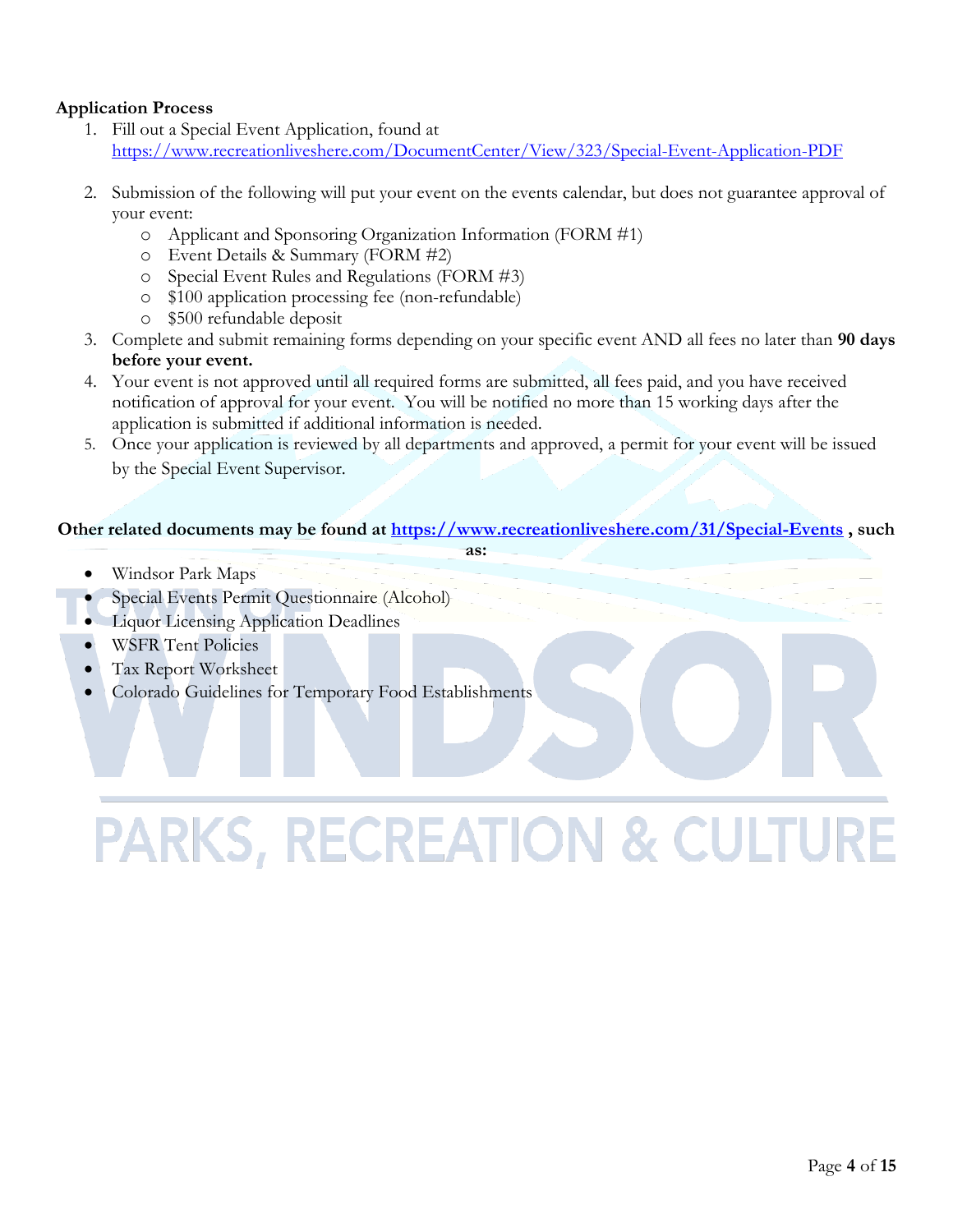#### **Town of Windsor Parks, Recreation & Culture Fee Schedule**

All applicants must submit their full application with a \$100 non-refundable application fee and \$500 refundable deposit fee. Fee structure is priced individually, any trail use, or specialized requests are in addition to the park rental fees listed in the fee schedule below. Does not include exclusive playground use. Fees are per day unless otherwise noted.

| <b>General Park Fees</b>                                                                      |                                         |
|-----------------------------------------------------------------------------------------------|-----------------------------------------|
| Includes right to use park shelters and tables, excluding the Band Shell and Market Pavilion. |                                         |
| Park Special Event (100-500 attendees)                                                        | \$375                                   |
| Park Special Event (501-1,500 attendees)                                                      | \$1,125                                 |
| Park Special Event $(1,501 - 5,000$ attendees)                                                | \$1,500                                 |
| Park Special Event (5,001-8,000 attendees)                                                    | \$1,875                                 |
| Park Special Event (8,001+ attendees)                                                         | *Requires additional review             |
| <b>Trail Use Fees</b>                                                                         |                                         |
| These use fees are in addition to park rental fees. Trail rental is for the trail use ONLY.   |                                         |
| Fun Run Race Event (100-400 attendees)                                                        | \$200                                   |
| Fun Run Race Event (401-700 attendees)                                                        | \$500                                   |
| Fun Run Race Event (701-1,000 attendees)                                                      | \$800                                   |
| Windsor Lake Trail Fun Run Race Event less than 300                                           | \$450                                   |
| estimated participants (includes Trail, Band Shell and                                        |                                         |
| Boardwalk Park for duration of event only)                                                    |                                         |
| Competitive/ Qualifier Races (100-500 attendees)                                              | \$600                                   |
| Competitive/ Qualifier Races (501-800 attendees)                                              | \$1,800                                 |
| Competitive/ Qualifier Races (801+ attendees)                                                 | \$2,400                                 |
| *may require additional review                                                                |                                         |
| <b>Specialized Fees</b>                                                                       |                                         |
| <b>Band Shell at Boardwalk Park</b>                                                           | \$150                                   |
| Market Pavilion at Boardwalk Park                                                             | \$250                                   |
| Eastman Oxbow Disc Golf Course (Non-Exclusive                                                 | \$200                                   |
| Use)                                                                                          |                                         |
| Eastman Oxbow Disc Golf Course (Exclusive Use)                                                | \$600                                   |
| Windsor PD Officer (if necessary, # of officers needed                                        | \$100/ officer/ hour                    |
| will be determined by Windsor PD)                                                             | *Requires additional review             |
| <b>Windsor Lake</b>                                                                           |                                         |
| Windsor Lake outside of swim area -scheduled prior to                                         | \$3,500/ Additional review and fees may |
| February 1 <sup>st</sup> , athletic/sporting events ONLY)                                     | be associated with request              |
| Beach at Windsor Lake (includes swim area) -scheduled                                         | May-September - \$650                   |
| prior to February 1 <sup>st</sup> , athletic/sporting events ONLY)                            | October-April - \$450                   |

Payment: Fees and deposits are due at the time of application. Cash, check and credit card payment are accepted.

#### **Park Rules**

- Parks are available from 5 a.m.-10 p.m.
- Tent and portable shelters prohibited after 6 p.m.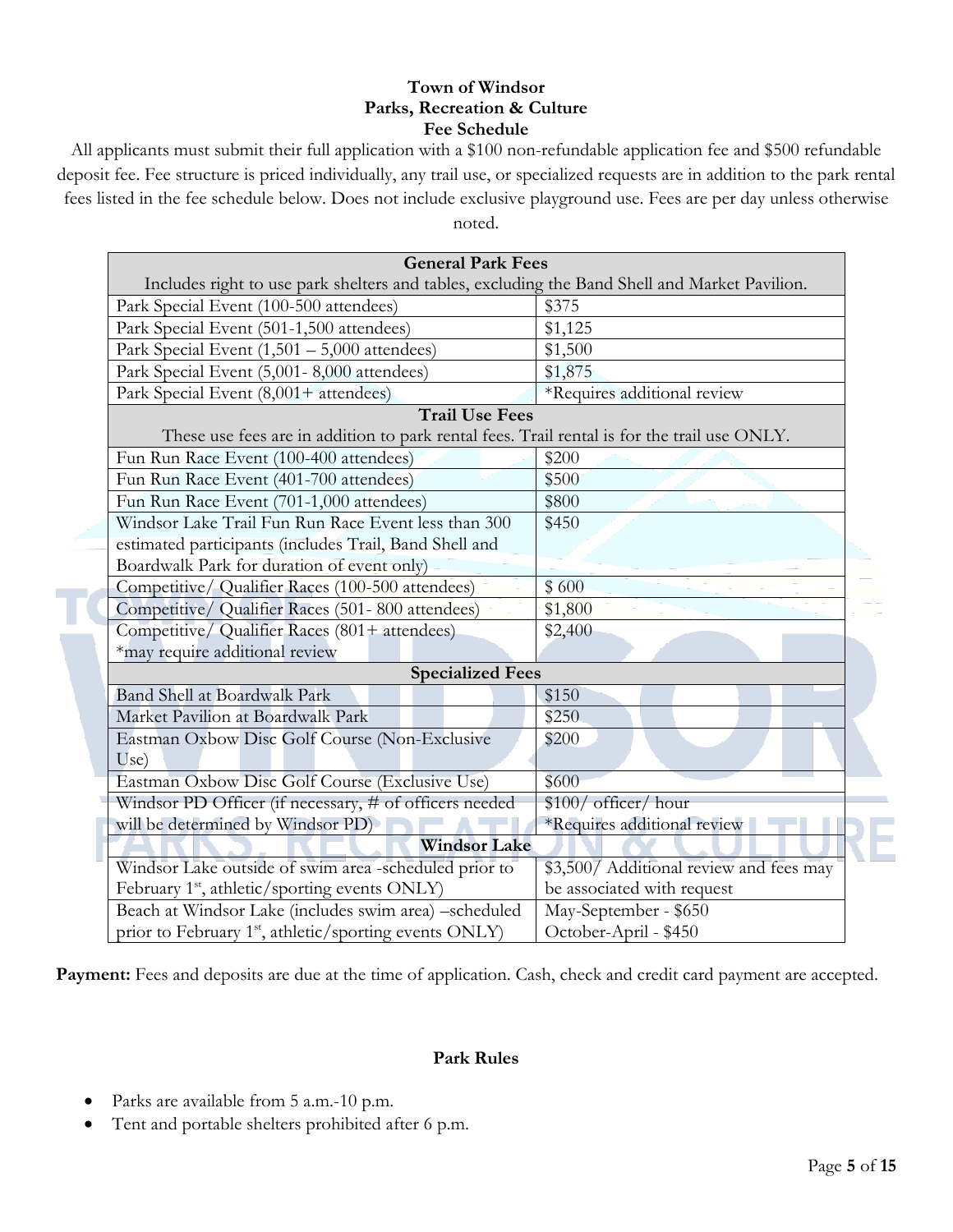- All glass containers are prohibited in our parks
- Full strength beer and wine are permitted in our parks. Alcohol cannot be sold without a special events alcohol permit. (FORM #9)
- Portable charcoal grills are prohibited in our parks. Gas grills limited to 200 square inches and 1lb containers. Unless otherwise discussed with Town staff.
- Vehicle(s) prohibited off-road, unless authorized to be driven in the park by Town of Windsor staff. Must display an Authorized Vehicle Permit in the front window or will be subject to citation.
- Pets must be leashed at all times. Clean up after your pets.
- Permits are **required** for organized events taking place in any park; limiting events held at community parks to a maximum of eighty-five annually.

# **Trail Use Rules**

- Windsor Trails include: Windsor Lake Trail, Eastman Park Trail, Belmont Ridge Open Space Trail, Greeley No. 2 Canal Trail, Kyger Trail, and Poudre River Trail (Requires additional review)
- Trails are available from 5 a.m.- 10 p.m.
- Use of chalk, tape, etc. is permitted to mark trails; permanent marking of the trails is prohibited (i.e. paint).
- Permits are **required** for organized walks and runs
- The trails are **not** closed to other users during a non-competitive run/walk. Staggered start times, are suggested to avoid no crowding on trails; share the trail with other citizens.
- All traffic equipment **must** be supplied by the organizer
- All vehicle(s) prohibited on trails; Town of Windsor Vehicles only.
- All trail events are weather permitting; Town of Windsor staff reserves the right to cancel scheduled events based on trail conditions for participant safety.

# **Specialized Facility Rules**

• Specialized facilities follow the same hours as parks; available from 5 a.m.- 10 p.m.

# **Disc Golf Course**

- Permits are **required** for organized tournaments on the course
- Please pick up litter and keep the course clean and undamaged for all to enjoy
- Each hole begins at the marked tee area; adding additional marks is prohibited
- Full strength beer and wine are permitted in our parks. Alcohol cannot be sold without a special events alcohol permit. (FORM #9)
- Vehicle(s) are prohibited on course

# **Windsor Lake Events**

- Permits are **required** for organized events on the lake; only 3 athletic/sporting events allowed on the lake per year & must be completed by Noon
- No more than 6 boats on the lake are permitted at one time, with a maximum horsepower.
- All applications must be turned in prior to February  $1<sup>st</sup>$  for review
- Please pick up litter and keep the course clean and undamaged for all to enjoy
- Full strength beer and wine are permitted in our parks. Alcohol cannot be sold without a special events alcohol permit. (FORM #9)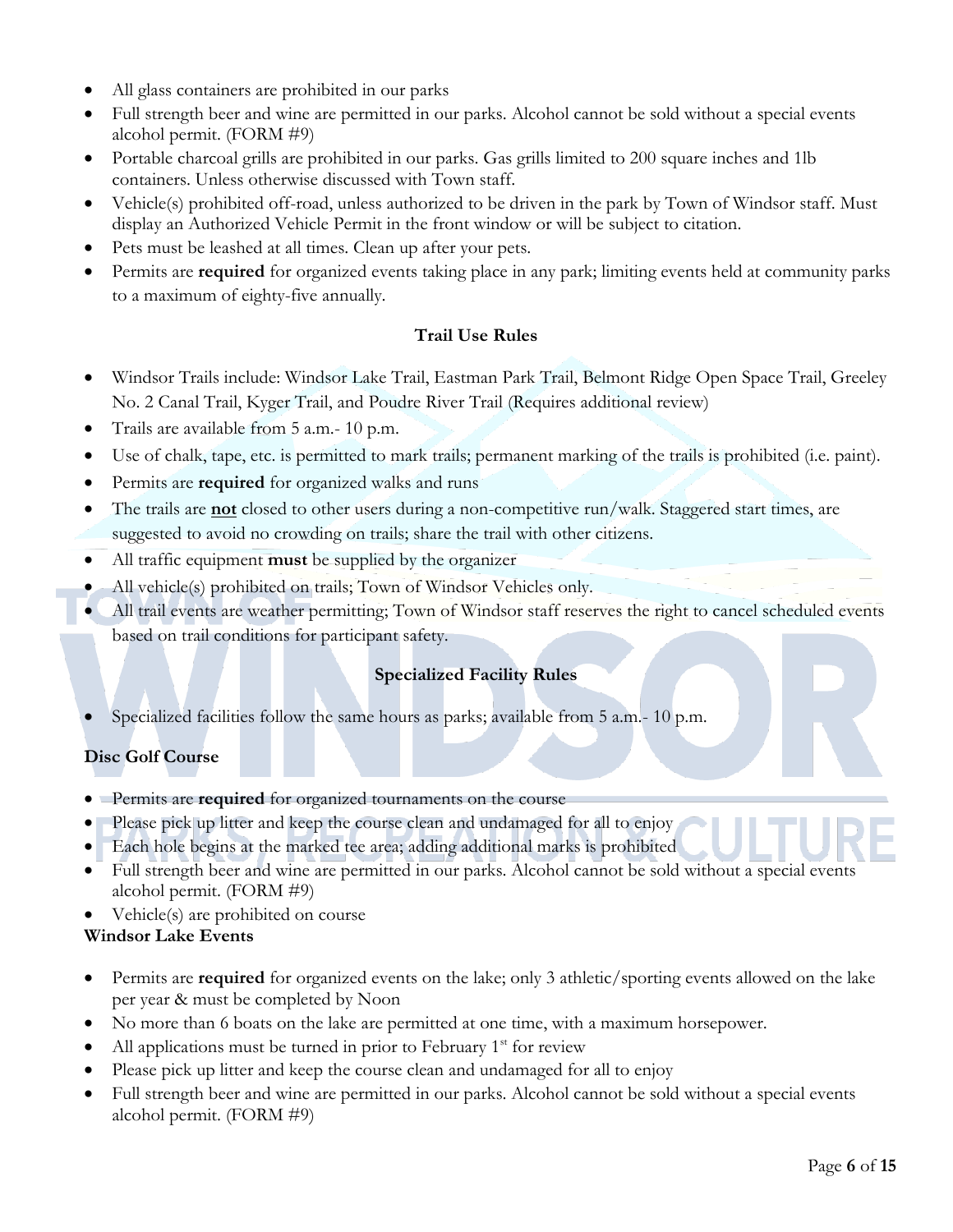#### **Accessibility**

As an event organizer, you are required to comply with all Federal, State, County and City ADA laws applicable to your event per the Americans with Disabilities Act. All event venues, structures and activities shall be accessible to persons with disabilities. If a portion of your event cannot be made accessible, an alternate area must be provided with the same activities that are in the inaccessible area. This area must include signage indicating that it is an ADA accessible area. You need to consider the following access as you plan your event: first aid, information center, parking, clear paths of travel (to and from, and inside the event), restrooms, seating, signage, drinking fountains, phones, transportation and access to vendors. If all areas are not accessible, directional signage or a map or program must be provided to attendees indicating the location of accessible restrooms, parking, drinking fountains, phones, etc. Compliance with the Americans with Disabilities Act and any and all amendments to the act shall be the sole responsibility of the applicant. The applicant agrees to defend and hold the City harmless from any expense or liability arising from the applicant's non-compliance. For more information about the Americans with Disabilities Act and compliance at events, please visit [www.ada.gov.](http://www.ada.gov/)

#### **Advertising**

Please ensure that your Special Event has been approved by the Town before you promote market or advertise your event. Conditional approval will be made after the event organizer submits the application and it is initially screened by Town staff. Acceptance of your Special Event Application by the Town is neither a guarantee of the date or location, nor an automatic approval of your event. The event organizer must complete the application requirements entirely before the Town will issue a Special Event Permit. Event organizers advertising an event or collecting registration fees prior to the issuance of an approved permit do so at their own risk.

#### **Alcohol**

If you would like to serve or sell alcoholic beverages to attendees of your event, you must apply for a Special Event Liquor License through the Town Clerk Office. Applicants may apply for a Full-Strength Alcohol and Wine Liquor License online at<https://windsorgov.com/175/Liquor-Licensing>

# **Amplified Sound**

During the event, Town law enforcement officers must be allowed access for purposes of monitoring sound levels. The special event application form shall reflect whether amplified sound equipment will be used during the event. Members of the police department are empowered to make a determination as to whether a noise is unreasonable. If a complaint occurs, authorities will contact the event organizer. Event participants are cautioned to use amplified sound responsibly.

**FCREATION & CUIT** 

# **Banners and Promotional Signs**

Temporary sign permits are not needed for any signs/banners that will be hung or mounted inside the parks, once the event is approved. Event signs may only be displayed during the approved event time.

# **Cancellation Policy**

All cancellations must be submitted in writing. If the Town of Windsor cancels the event due to unforeseen circumstances, all fees will be refunded to the applicant.

**Refund Policy:** The Town of Windsor may refund your park rental fee (and deposit) if for any reason you are not able to fulfill your agreement. Refunds will be distributed on a pro-rated basis as follows:

- o **60 day** notice full refund of the rental fee
- o **30-59 day** notice forfeit 50% of the rental fees
- o **0-29 day** notice forfeit 100% of rental fees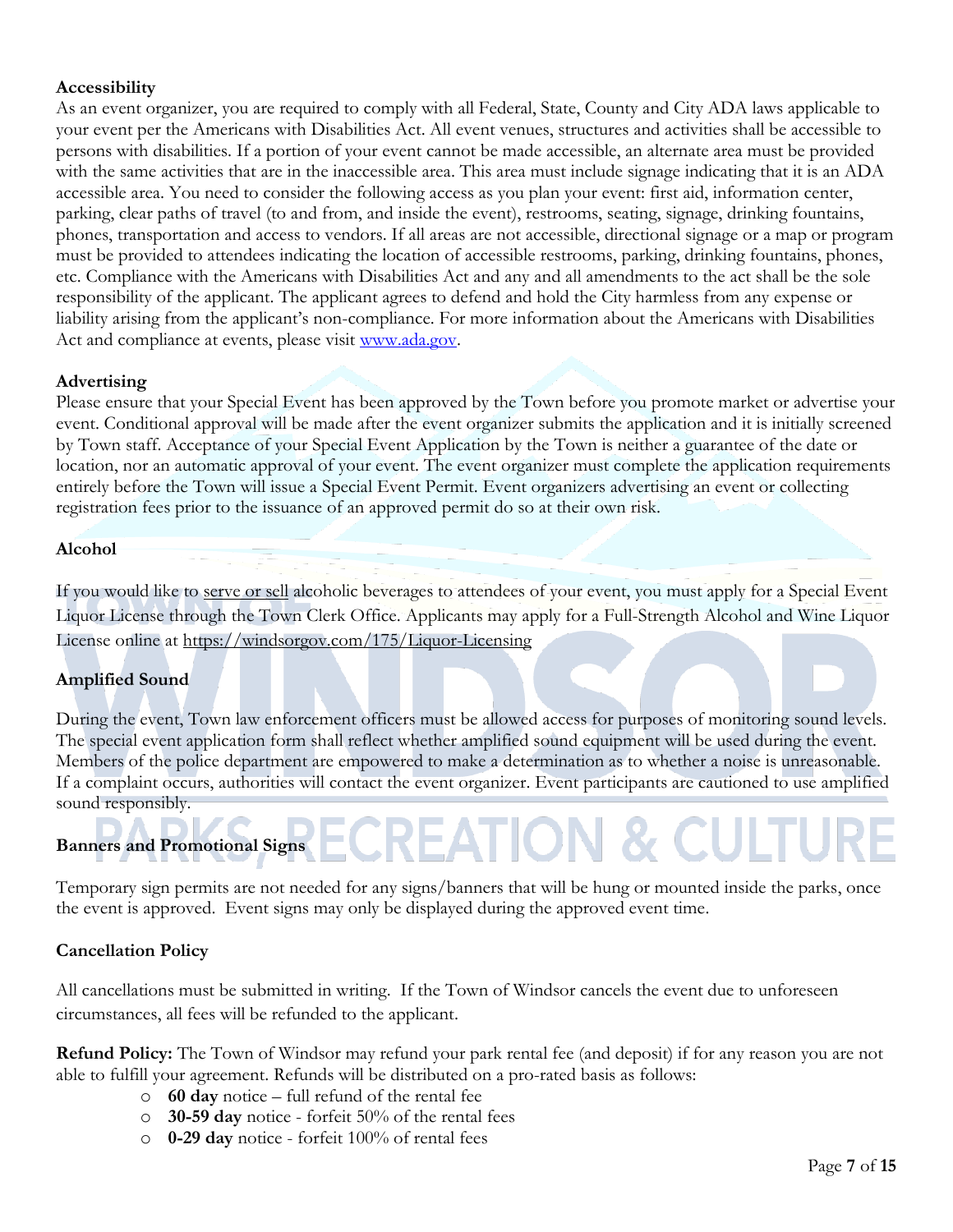# **Communications**

They applicant must provide proof of any communications, letters, flyers, signage, news releases or newspaper ads informing affected parties of the event and any impacts (traffic volumes, parking, detours, delays, etc.) that may affect them.

The applicant is responsible for notifying all residents/businesses impacted by any street closure by completing the **Street Closure Request (FORM #7)**. **Proof of business notification is required. All street closures are contingent upon Town approval.** This communication should be completed no less than 90 days prior to the event.

# **Deposit**

A \$500.00 security/damage deposit is due at the time of reservation approval. This deposit may be retained by the Town to pay for any damage caused to the park or park property or for any costs incurred by the Town due to the use of the park by the applicant's event. A larger damage deposit may be required if the Town reasonably determines that the risk of any damage to Town property from the event exceeds \$500. The customer is responsible for any damage to Town property that is not covered by the security/damage deposit.

#### **Electricity**

All extension cords must be properly grounded, secured and covered to avoid creating a trip hazard. Several parks have access to 110v and 220v power sources. Please check park maps and ensure that the facility has the necessary power for your event.

- There is no additional fee for events requiring access electricity, **however,**
- All events that charge electrical access to vendors will pay the Town of Windsor 50% of each vendor fee.

# **Electronic Message Board**

Use of electrical marquee sign on east and west entrances into Windsor on Hwy. 392 is available to Town of Windsor Sponsored Events only that impact traffic based on CDOT regulations.

# **Fencing**

Fenced area refers to any event, or area within the event, that is closed off by temporary fencing.

- Occupancy: Windsor Severance Fire Rescue will set occupancy load if expected attendance is over 1,000.
- Number of exits: The number of exits shall be in addition to the main entrance. Three exits shall be provided when the site accommodates from 1,000 to 3,000 persons. Four exits shall be provided when the site accommodates more than 3,000 persons.
- Exit spacing: Exits shall be equally spaced along the perimeter of the fence. The exits shall be spaced so that no exit is greater than a distance of 400 ft. of travel from the next exit.
- Exit width: Exit width shall be understood to be a panel's width of temporary fencing, to provide an opening of no less than 48 inches.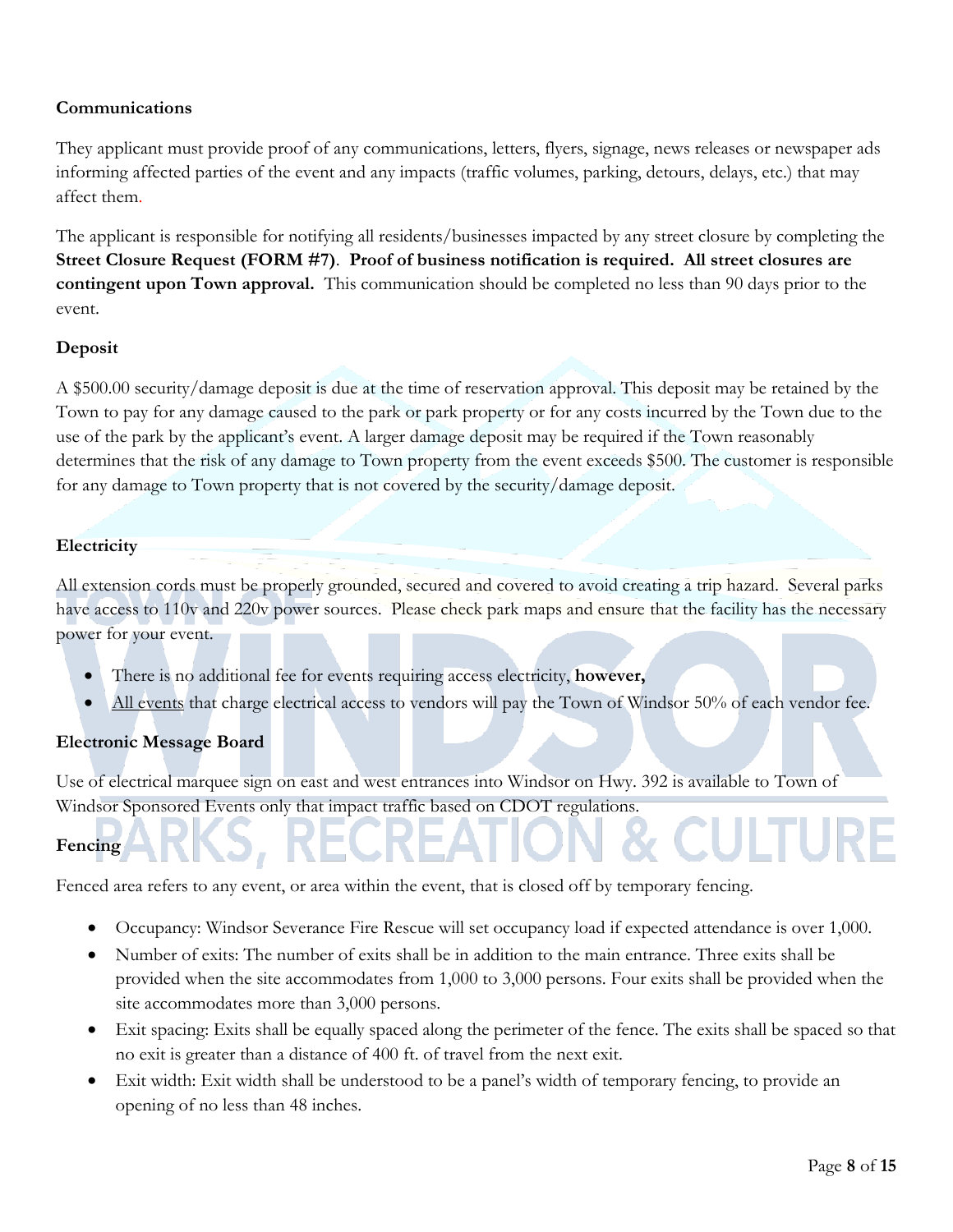- Exit staffing: Each exit shall have a marshal assigned to it. The event promoter shall provide a gate assignment roster upon request.
- Exit sign/marking: Each emergency exit shall have a white background with contrasting red letters. Exit signs shall measure 18 x 24 inches. Sign lettering shall measure 12 inches in height. Signs shall be placed at the top center of the exit panel.
- For more information on fence requirements please contact Windsor Severance Fire Rescue at 970-686- 2626.

# **Food Vendors**

- If food is sold, food vendors must provide a **Mobile Retail Food License or a Temporary Food Establishment License** obtained from the Weld County Department of Public Health and Environment.
- For information on obtaining a license call 970-304-6415 or go to: <https://www.weldsheriff.com/cms/One.aspx?portalId=169&pageId=3845>
- The concession stand at Boardwalk Park will be open during most special events. To ensure the success of all food vendors please contact the Special Events Supervisor for current menus and to reduce overlapping of food types.

# **Generators**

- Location: Portable Generators should be placed in an area where attendees are unlikely to come into contact with them, and be placed at least 10 feet from any combustible materials. Generators shall be located a minimum of 20 feet from tents or canopies.
- Refueling: When refueling a portable generator, you must wait until the generator cools, and then refill it from a self-closing safety can.
- An ABC-type portable fire extinguisher with a minimum 40-B rating must be on-hand and easily accessible at all times. A "K-class" extinguisher is acceptable.

#### **Heaters**

A propane heater may be used for outdoor areas with the following restrictions:

- It must be located at least 20 feet from any combustible materials;
- It must be securely attached to the ground.
- It cannot hold more than seven gallons of fuel.
- An ABC-type portable fire extinguisher with a minimum 40-B rating must be on-hand and easily accessible at all times. A "K-class" extinguisher is acceptable.
- An unvented kerosene or similarly fueled heating appliance cannot be used within a room, building or tent.

#### **Insurance**

• Evidence of appropriate insurance must be provided with special event application, no less than sixty (60)

**& CULTURE**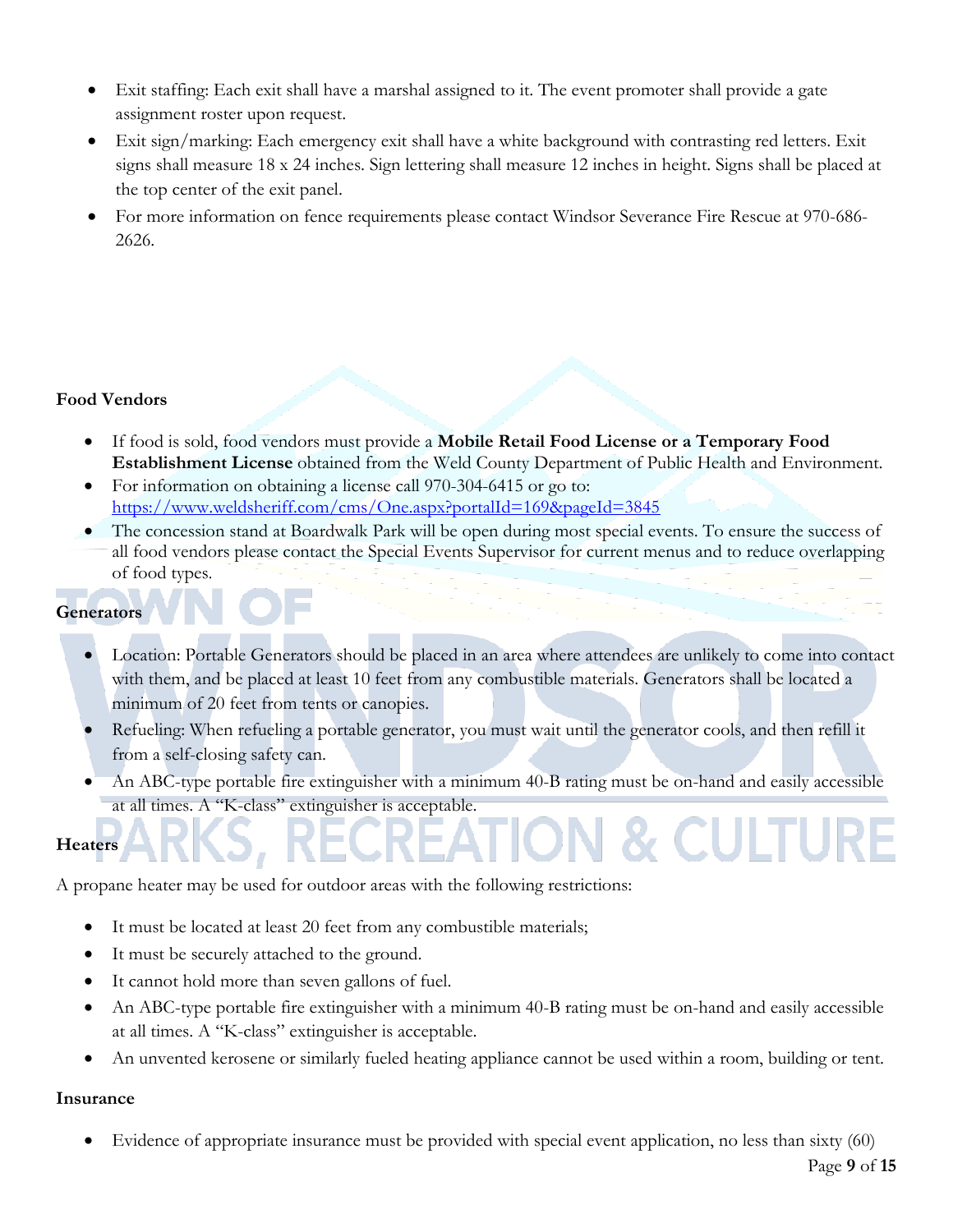days prior to the event and maintained throughout the duration of the event, including set-up and dismantle periods.

- The organization/individual shall procure and maintain, at its own cost, general liability insurance in the amount of not less than \$1,000,000, Combined Single Limit (CSL) per occurrence.
- Certain recreational activities require Commercial General Liability (CGL) Limits that must be at least \$2,000,000 CSL per occurrence. Please consult with Special Events Supervisor to determine applicability.
- If vehicles are used for other than nominal and standard commute purposes, a policy of Business Automobile Liability, on an insurance industry standard for (CA 00 01) or equivalent including coverage for owned, non-owned, leased or hired vehicles, or equivalent coverage is needed. Minimum limit of insurance shall be \$500,000 CSL per occurrence.
- The standard proof of insurance is the ACORD certificate form. Coverage verification provided on an insurance company's certificate form is also acceptable.
- The name of the insured, the insurance carrier, the policy number and coverage limits must be stated on the certificate of insurance as well as the effective and expiration dates for the coverage.
- Insurance certificates must be signed by an authorized representative of the insurance carrier. Electronic signatures are acceptable.
- The Town of Windsor must be added as additionally insured, listed as:
	- o Town of Windsor 301 Walnut Street Windsor, CO 80550

# **Maps (Site/Route)**

An event site plan and/or route map must be submitted with your event application. The site plan is a visual representation of all event infrastructures, operational elements and amenities used during the event. The activity route map is a visual description of all moving routes, activity and spectator's paths of an event within the park and surrounding boundaries. Primary site plans and route maps should be computer generated using scaled drawings and measurements to depict the components of the proposed event. Park maps available on [http://windsorgov.com/804/Special-Event-Planning.](http://windsorgov.com/804/Special-Event-Planning)

- Site plans, route maps and supporting drawings/diagrams should be submitted in PDF format and in an 8  $\frac{1}{2}$ " x 11" or 11" x 17" standard format.
- Site plans and route maps must be clearly labeled and include the names of all roads and areas that are part of the proposed event; including auxiliary parking and production areas.

# Maps and Plans should clearly indicate:

- All access routes, removable fencing, exit locations, staging and spectator areas.
- All tents, canopies, production areas, registration, food and beer gardens.
- All fixed fencing, barricades, spectator/participant flow and directional signage along routes.
- All portable restrooms and sinks (if required).
- All recycling receptacles and dumpsters.
- All vehicles, trailers and shuttle areas for employees, volunteers and vendors.
- All parking, accessible parking, drop-off, and shuttle areas for participants and spectators.
- All medical and first aid facilities/vehicles and a minimum 20' emergency access lane.
- All generators, PA system(s), announcer and direction of all speakers.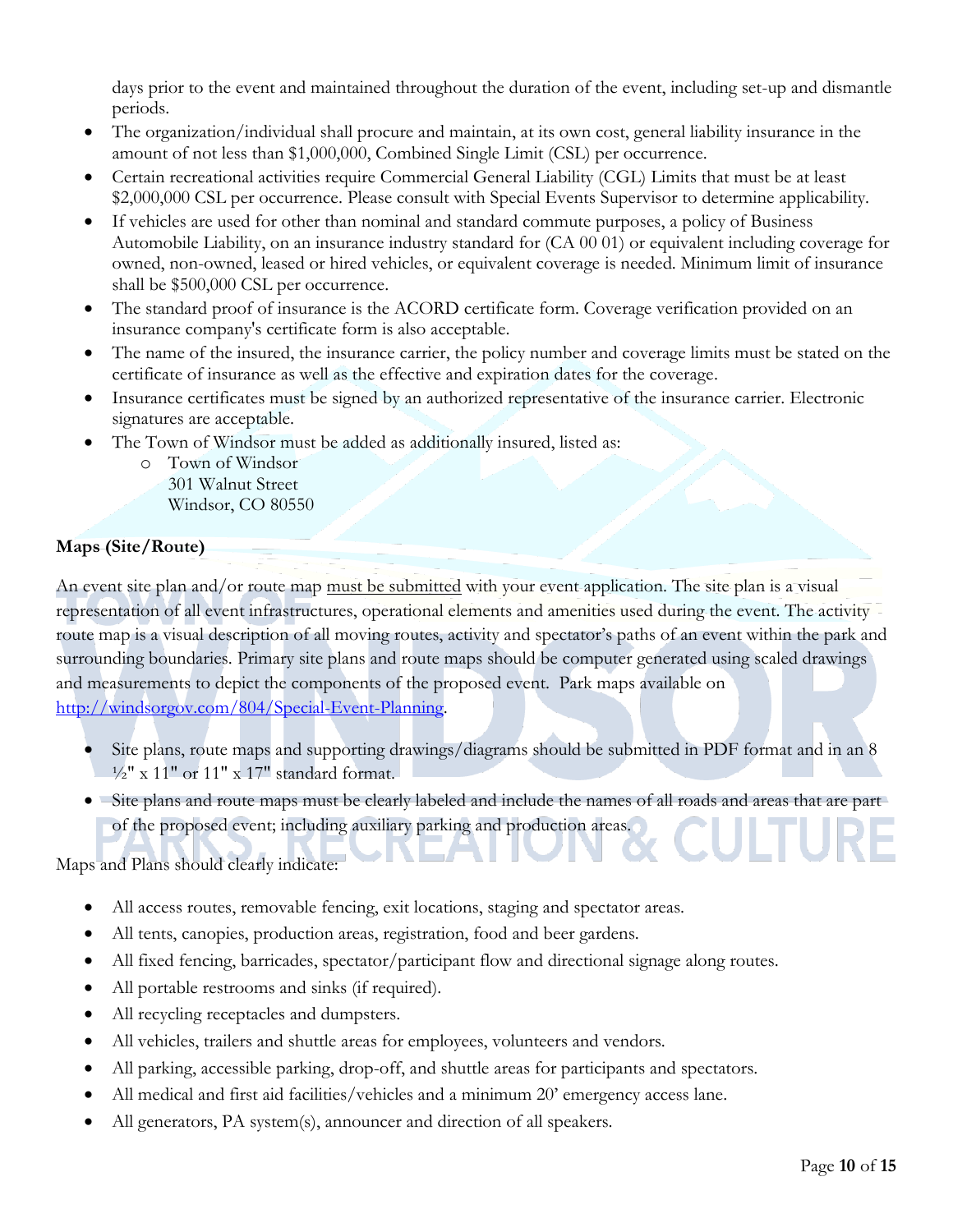• Any related infrastructure components or activities included in the event application.

# **Medical Plan**

Based on the size and scope of your event you may be required to provide a Medical Plan. It must describe all the types and locations of the medical facilities and staff that that will be provided for the event. Each event is unique in its size, type, duration, and location; therefore, your medical plan should respond to all anticipated needs. Contact the Special Events Supervisor for more details.

# **Parking**

- When planning your event, it is important to consider the impact your event will have on parking in the area. In some cases, a Transportation Plan will be needed if the venue cannot accommodate the number of anticipated attendees.
- If a Transportation Plan is required, you will be required to identify Town owned or private parking lots that will be utilized, a shuttle plan, ADA accessible parking provisions and/or special parking requests.
- There are 62 parking spaces in the main parking lot of Boardwalk Park. Of these spots, the event organizer must reserve six full boat parking spaces in the Main Parking Lot for the Parks and Recreation Boat Permit holders **unless** entire lake is rented for the entire day.

#### **Restroom Facilities**

- Sites that include restroom facilities are taken on an "as is" basis; the rental fee is for reservation rights to shelters only. Additional portable restroom units, if required at the event, are the organizer's costs and will not be maintained by park staff.
- Depending on the duration of your event and the availability of public restrooms, you may need to rent portable chemical toilets.
- Public events that require portable units must include at least one ADA portable unit.
- Adequate restroom facilities will be required per the chart below. The recommendation for provision of toilets is one restroom for each gender for every 200 persons. Once the existing facilities are taken into account you can determine the number of portable restrooms required for a site.

|                   |                     | $\overline{2}$ | $\overline{3}$      | $\overline{4}$ | Number of Hours for Event<br>5 | 6        | $\overline{7}$ | 8        | $\overline{9}$ | 10       | <b>TE</b> |
|-------------------|---------------------|----------------|---------------------|----------------|--------------------------------|----------|----------------|----------|----------------|----------|-----------|
| $\#$ of<br>People |                     |                |                     |                | # of Portable Restrooms Needed |          |                |          |                |          |           |
| 200-500           | $\overline{4}$      | 4              | $\overline{4}$      | 6              | 6                              | 6        | 8              | 8        | 8              | 8        |           |
| 1000              | $\overline{4}$<br>8 | 4<br>8         | $\overline{4}$<br>8 | 6<br>8         | 6<br>8                         | 6        | 8              | 8        | 8              | 12       |           |
| 2000<br>3000      | 8                   | 8              | 10                  | 10             | 10                             | 12<br>12 | 12<br>16       | 12<br>16 | 12<br>20       | 16<br>20 |           |
| 4000              | 8                   | 8              | 12                  | 12             | 16                             | 16       | 20             | 24       | 24             | 28       |           |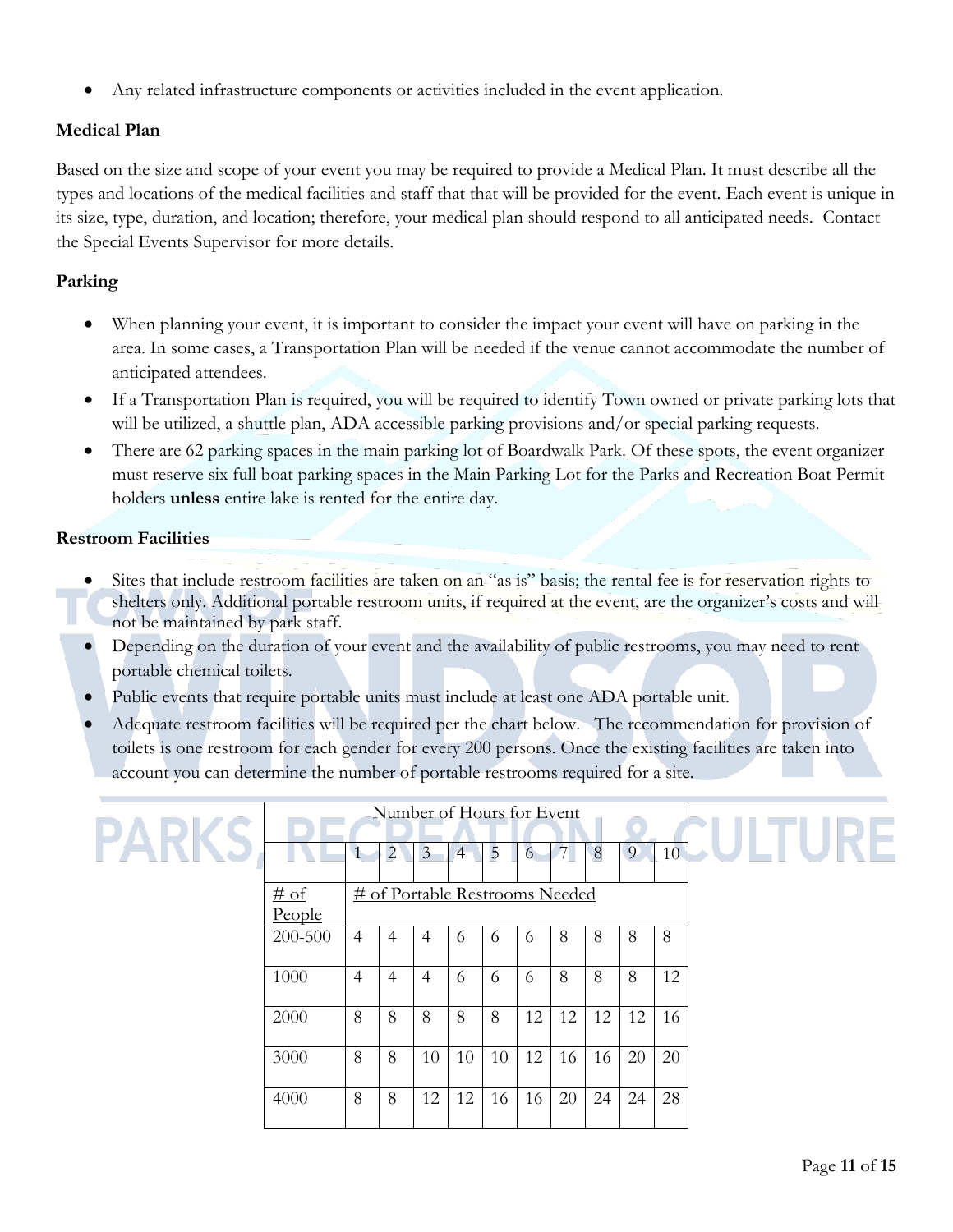| 5000 | $\sim$ | $\sim$ | 12 | 16 | $20 \mid 30$ . | 30 <sub>1</sub> | 30 | 30 | 34 |
|------|--------|--------|----|----|----------------|-----------------|----|----|----|
|      |        |        |    |    |                |                 |    |    |    |

#### **Sales Tax**

# **A WINDSOR SPECIAL EVENT SALES TAX LICENSE IS MANDATORY IF THREE OR MORE**

**VENDORS PLAN TO SELL AT YOUR EVENT**. A 30-day timeline prior to the event is required for processing; please plan accordingly. No special event shall occur without the issuance of a special events sales tax license to the Organizer of the event. The license is twenty-five dollars (\$25.00) for each special event.

#### **PROCESSING REQUIREMENTS:**

- Only the Event Organizer shall obtain the Windsor and the Colorado Special Event Sales Tax License. These two licenses shall "blanket" all participants making sales during the event, thereby eliminating the need for individual vendors from applying for the Windsor sales tax license. **\*Note: if there are less than 3 vendors, it is not deemed a Special Event, and therefore each vendor must obtain an individual special event sales tax license with Windsor and with the State of Colorado.**
- 30 days prior to the event, the Event Organizer must start applying for the State and Local Special Event Sales Tax Licenses.
	- o The Town highly recommends Event Organizers apply for the State license in-person at the Local Service Center located at 3030 S. College Avenue, Ft. Collins CO. The State license number will be issued immediately at this location. To speak with a State Agent in the Ft. Collins office, call 970- 494-9805. On-line application with the State can take up to 6 weeks.
	- o After the State's special event sales tax license number is assigned, the Event Organizer must apply for the Windsor Special Event Sales Tax License. Individual vendors are not required to obtain a Windsor license but the Organizer must prepare a participation worksheet listing all vendors who are making sales during the event. The application, vendor worksheet, and a \$25 application fee must be received by the Windsor Finance Department no less than 20 days in advance of the event.
- Collection and Reporting of all sales tax revenues on sales made during the event is the responsibility of the Event Organizer. Participants must report sales tax revenues (3.95% Windsor & 2.9% State) directly to the Organizer who then prepares the tax return for Windsor and for the State of Colorado within 15 days of the conclusion of the event. The Windsor Finance Department will provide more information concerning collection & reporting in a meeting with the Event Organizer one (1) week prior to the event.

#### **Security**

As an event coordinator, the safety of the community and attendees are of primary concern at all times. The Windsor Police Department reserves the right to specify the need for and number of police officers or security personnel required to be in attendance at any event based on the following:

- Expected attendance
- Location of the event
- Presence of alcohol
- History of the event (if applicable)
- Nature of the event
- Street closures

The costs associated with additional required security, rangers or police staffing will be at the expense of the event coordinator.

#### **Storm Water Protection**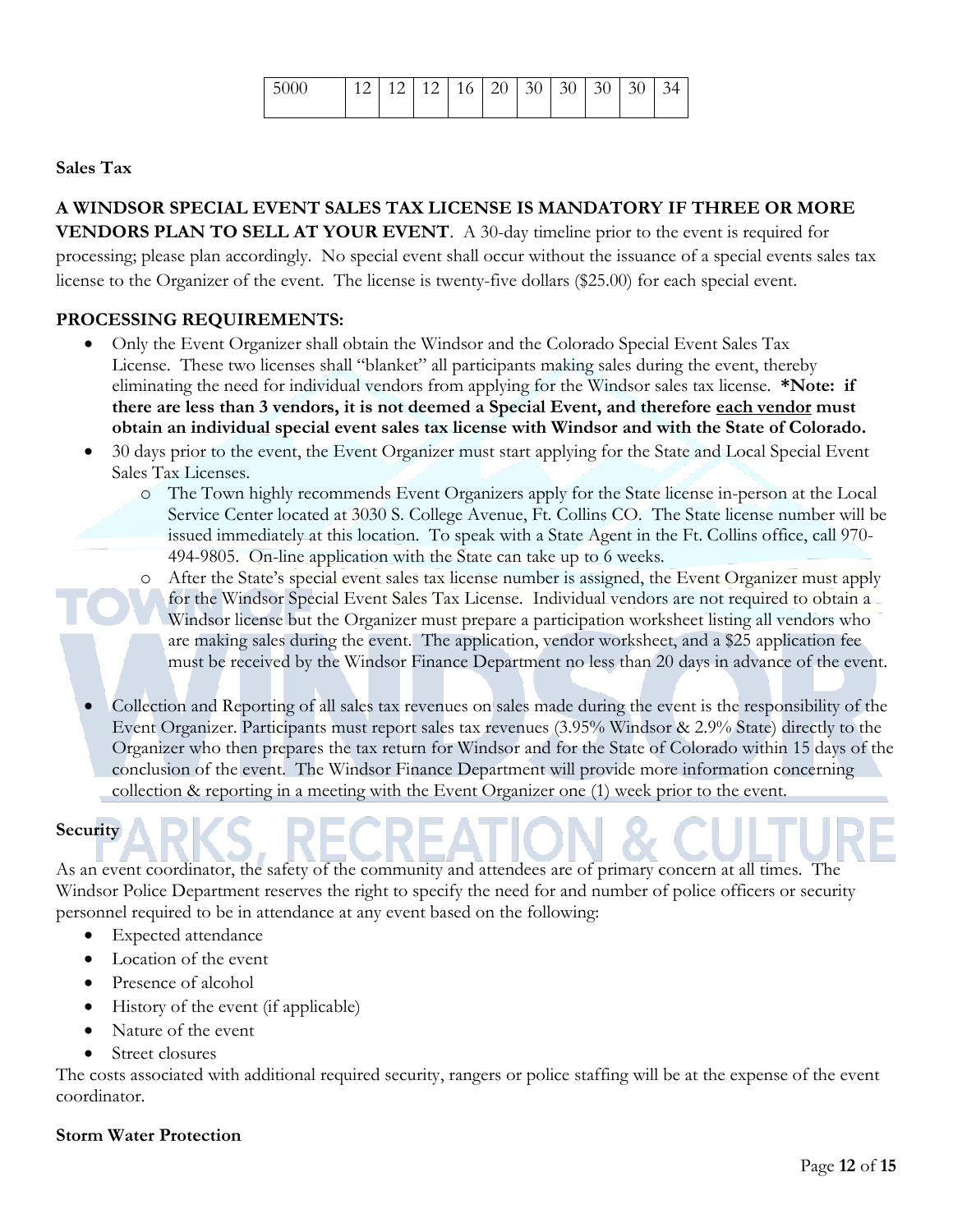Water can flow from your event site, through storm drains, directly to bodies of water without any treatment. Storm water can pick up pollutants such as oil, trash, and spilled food left behind from vendors and guests of your event. Do not dump any liquids or other materials outside. Materials that are no longer contained in a pipe, tank, or other container are considered to be "threatened discharges" to storm water unless they are actively being cleaned up. Direct flow of pollutants, as well as threatened discharges to storm drains, gutters, or waterways are illegal. As an event coordinator, your organization can be liable for any storm water violations. These violations could result in fines. The objective in storm water protection is that only rainwater and snow melt go down storm drains.

# **Traffic Control/Street Closures (if necessary)**

- Applicant must provide a detailed plan of traffic control/street closures (if necessary) with a map showing placement of traffic monitors and public safety officers in critical areas. This plan needs to include an "Emergency Services Plan" (First Aid & Medical Assistance) showing a site diagram of the event for emergency access routes and a plan to mitigate emergencies.
- Emergency Services volunteers, including traffic monitors, must be over 18 years of age.
- Placement of all traffic control devices and barricades is the responsibility of the event-holder or its traffic control provider, unless the Town notes otherwise in the event approval.
- The Town reserves the right to stop any activity if proper traffic control devices are not in place during the event.
- For events that will exceed existing parking facilities, a traffic control plan must be submitted including anticipated vehicle traffic for the event, peak traffic times and any necessary agreement from adjacent private property owners allowing use of their property for parking.

# **Tents/Canopies**

This policy is intended to help groups or businesses that use tents or canopies during special events to have a document that will assist them in understanding the fire codes that relate to these types of events. This policy is general in nature and may not be all inclusive of all codes that may apply for each event. The Windsor Severance Fire Rescue (WSFR) staff member will make the final decision at each event on any matters not clearly defined in this policy.

- If you plan to use ground stakes 12" or longer in any park, line locates will be required, so the irrigation systems are not damaged. Plan accordingly.
- **Tent or canopy size:** Tents and temporary membrane structures having an area in excess of **600 sq. ft. and canopies in excess of 900 sq. ft.;** are required to obtain a permit and meet the 2012 International Fire Code, Article 32 and other safety requirements per WSFR. (Referred to as a large tent or canopy).
- Tents and temporary membrane structures having **less than 600 sq. ft. and canopies having less than 900 sq.ft., do not require a separate permit,** but will need to meet the safety requirements listed by the WSFR. (Referred to as a small tent or canopy)
- Events that have multiple tents and canopies may request a special event permit instead of obtaining separate permits for each tent or canopy. This permit still requires a detailed site plan, but also requires one contact for the whole event.
- No cooking with open flame is allowed under any tent or canopy. Examples include hot griddles, barbeque grills, kettle popcorn poppers, or any other device with an open flame. Outdoor cooking that produces grease laden vapors should not be placed within 20 feet of any tent or canopy. A barrier must be in place to keep the public at least 48 inches from a deep-fat fryer, or otherwise approved by WSFR.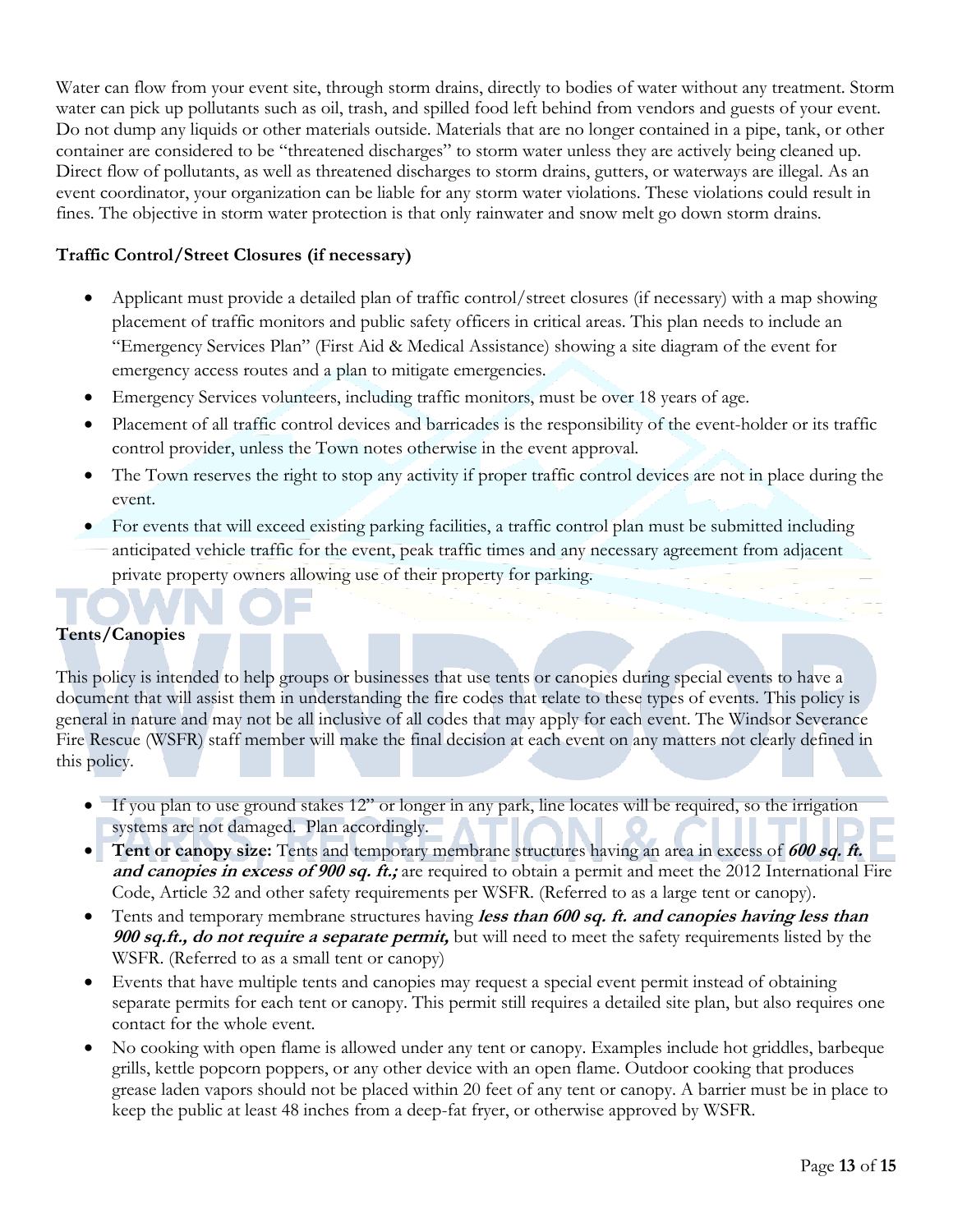• Tents, canopies and temporary membrane structures shall be adequately roped, braced and anchored to withstand the elements of weather against collapsing.

For more information specific to your event in regards to tents and canopies, contact Windsor Severance Fire Rescue at (970) 686-2626.

# **Waste Management**

The Town of Windsor Colorado is committed to proper environmental stewardship. Protecting both natural resources and the region's physical beauty, the Town endeavors to practice stewardship both in its internal operations and planning with outside entities. Special Events are an important part of the local economy and are enjoyed by countless patrons. However, the Town of Windsor does recognize that they have the potential to generate large amounts of waste. To cut down or eliminate the quantity of waste produced in town parks, the Town of Windsor has identified the following goals:

- To completely eliminate the use of Styrofoam within all town parks;
- To reduce the amount of waste sent to the landfill;
- To educate event organizers and vendors about alternative materials and "recycle/re-use/reduce" practices and provide resources to assist in waste management at special events.

Waste containers are available at parks. Recycling is encouraged at all events, but organizers may be required to provide recycling for larger events held in Windsor parks as a condition of their permit from the Parks, Recreation & Culture Department.

- Event coordinators are welcome to utilize containers, but are responsible for removing all materials from the containers to the dumpsters prior to vacating the park.
- Events which expect 300+ attendees should plan on providing at least one additional trash dumpster. Please consult with a waste management company to determine the best fit for your event.
- Drop-off/pick up of dumpster and location must be approved by the Town. Dumpsters must be removed following the conclusion of the event.

# **Windsor Lake**

Windsor Lake is primarily for boating and drop-in uses. Reservations for events closing Windsor Lake must be made prior to **February 1st** for the current calendar year and for a total of three full day events per calendar year. Events that do not require the closing of Windsor Lake may also be considered. Only sporting/athletic events are allowed. A detailed water safety plan must be submitted for any water portion of the event with any corrective measures outlined in plan as required by the Town of Windsor. Events must submit boat/swim course map. No buoys or docks will be removed.

# **Water Safety Precautions/Requirements:**

- 1 Open Water Certified lifeguard (certificate required) is required per 25 participants.
- 1 Open Water Certified lifeguard must be stationed on the beach area with the rest of the lifeguards in the water in boats or kayaks with appropriate safety equipment.
- 1 motorized boat is required with safety personnel on board. A copy of the insurance for the boat and a driver's license is required to be on file at the Parks, Recreation &Culture Department. The safety personnel on board needs to be trained in Water Safety, CPR and First Aid.
- Windsor Severance Fire District may be required to be onsite as dive and rescue staff during any lake event, but additional dive and rescue staff (independent of WSFR) is recommended.